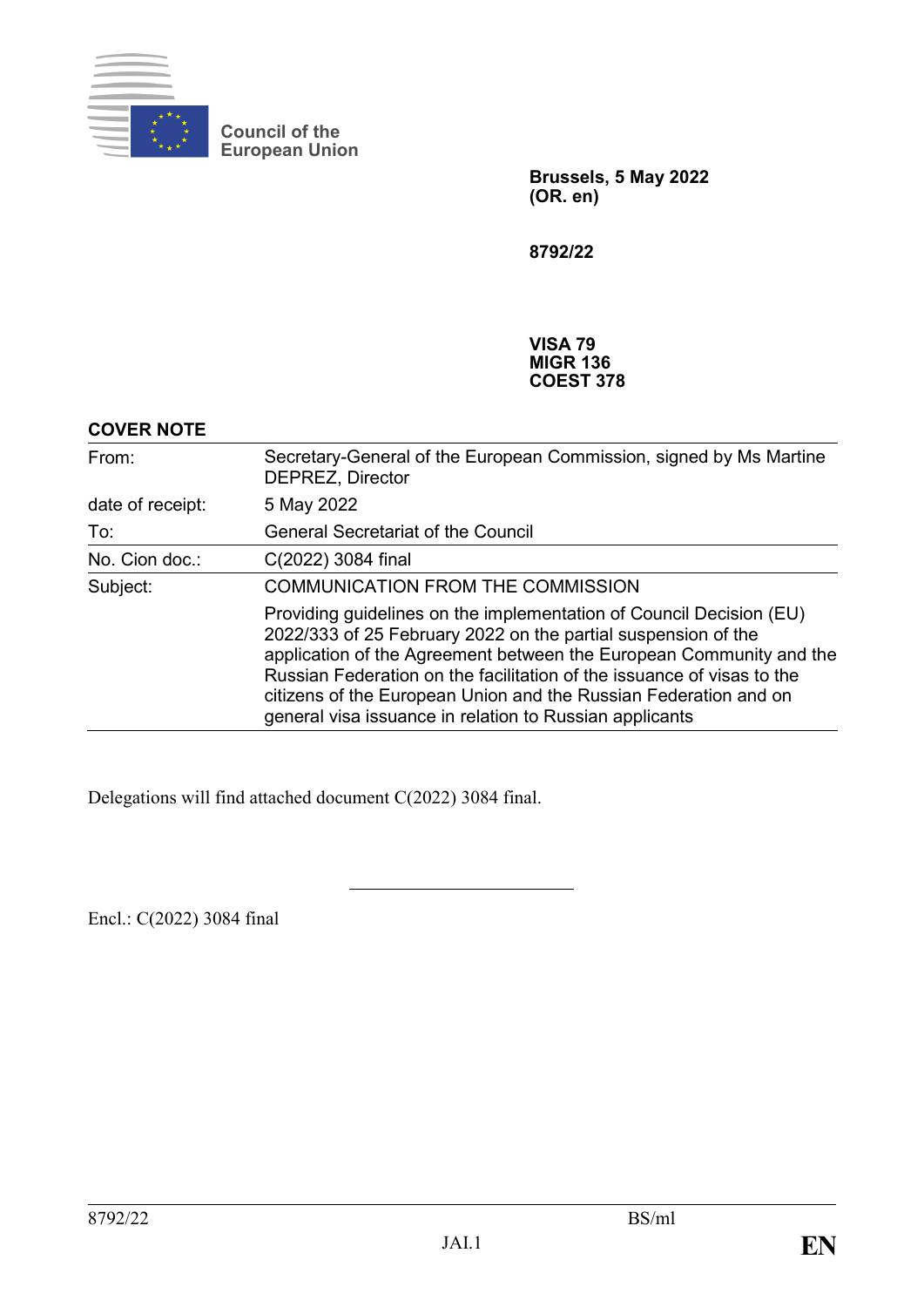

EUROPEAN **COMMISSION** 

> Brussels, 5.5.2022 C(2022) 3084 final

# **COMMUNICATION FROM THE COMMISSION**

**Providing guidelines on the implementation of Council Decision (EU) 2022/333 of 25 February 2022 on the partial suspension of the application of the Agreement between the European Community and the Russian Federation on the facilitation of the issuance of visas to the citizens of the European Union and the Russian Federation and on general visa issuance in relation to Russian applicants**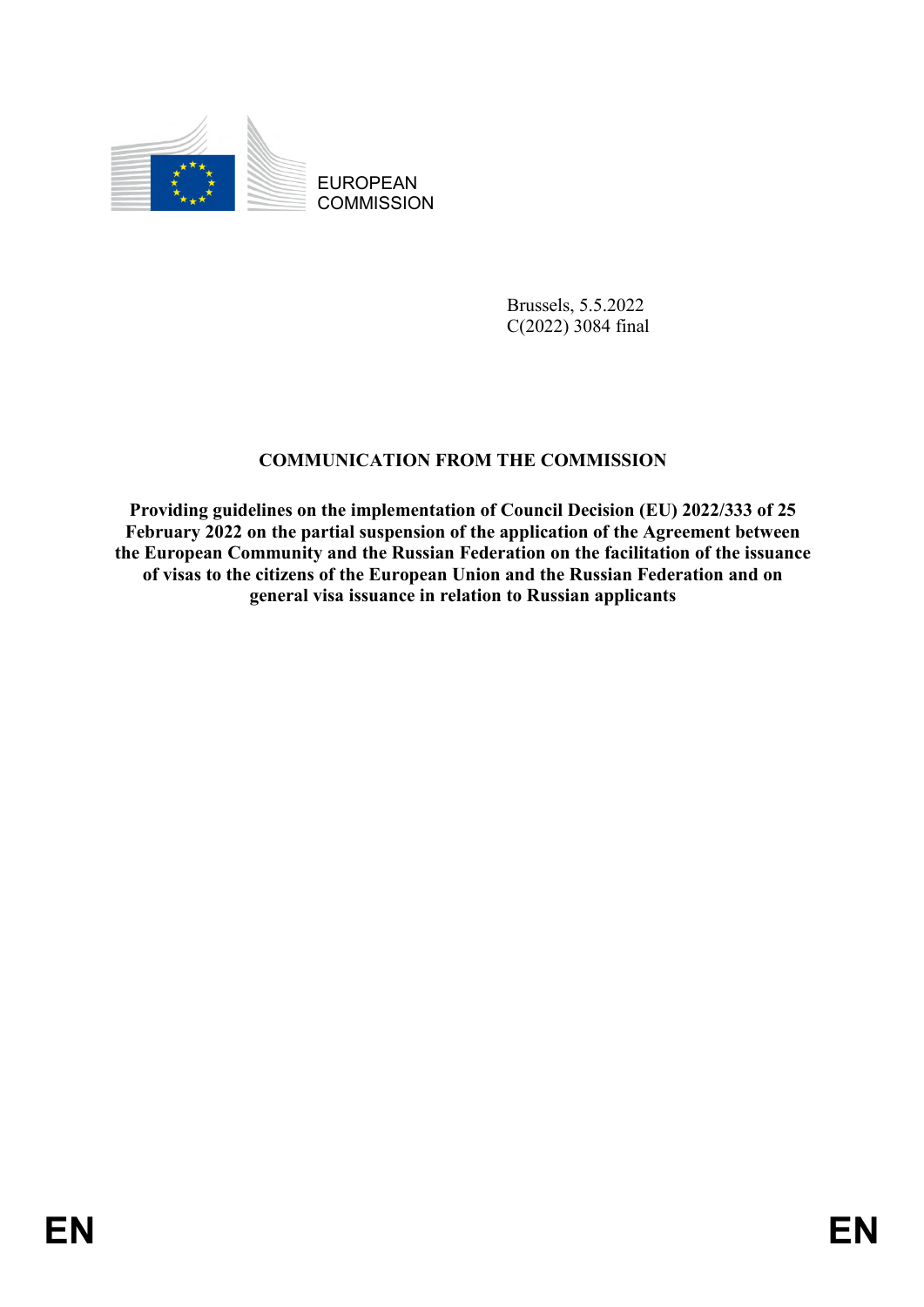### **COMMUNICATION FROM THE COMMISSION**

### **Providing guidelines on the implementation of Council Decision (EU) 2022/333 of 25 February 2022 on the partial suspension of the application of the Agreement between the European Community and the Russian Federation on the facilitation of the issuance of visas to the citizens of the European Union and the Russian Federation and on general visa issuance in relation to Russian applicants**

### **I. Introduction**

- 1. On 25 February 2022, the Council adopted Council Decision (EU) 2022/333 (the 'Council Decision') on the partial suspension of the application of the Agreement between the European Community and the Russian Federation on the facilitation of the issuance of visas to the citizens of the European Union and the Russian Federation (the 'Agreement'). <sup>1</sup> The Council Decision entered into force on the date of its adoption.
- 2. A harmonised implementation of the Council Decision by all Member States<sup>2</sup>, as well as clarifications on the procedures and conditions for issuing visas in the Russian Federation, are essential to ensure coherence, clarity and transparency during the visa procedure concerning citizens of the Russian Federation in any given consular location.

### **II. Guidelines on the implementation of the Council Decision**

- 3. The Council Decision suspends the application of certain provisions of the Agreement<sup>3</sup> as regards citizens of the Russian Federation who are members of the Russian Federation's official delegations, members of the Russian Federation's national and regional Governments and Parliaments, the Russian Federation's Constitutional Court and the Russian Federation Supreme Court, citizens of the Russian Federation holding valid diplomatic passports issued by the Russian Federation and business people and representatives of business organisations.
- 4. The application of the following provisions of the Agreement is suspended as from 28 February 2022: Article 4(1), points (a) and (b) on "Documentary evidence regarding the purpose of the journey", Article 5(1), point (a), Article 5(2), points (a) and (b), and Article 5(3) on "Issuing of multiple-entry visas", Article 6(1) and Article 6(3), points (b) and (c) on "Fees for processing visa applications", Article 7 on "Length of procedures for processing visa applications" and Article 11(1) on "Diplomatic passports".
- 5. Pursuant to the provisions of the Agreement, the other categories of visa applicants will continue to enjoy the visa facilitations. The Council Decision will not therefore affect ordinary citizens of the Russian Federation, who are not members of the Russian Federation's official delegations, or members of the Russian Federation's national and regional Governments and Parliaments, or the Russian Federation's Constitutional Court and the Russian Federation Supreme Court, or citizens of the Russian Federation holding valid diplomatic passports issued

<sup>1</sup> <sup>1</sup> OJ L 54, 25.2.2022, p. 1–3.

<sup>2</sup> Since the Visa Facilitation Agreement, including its partial suspension, is applicable to all Member States except Ireland, those Member States that do not yet implement the Schengen *acquis* in full (Bulgaria, Croatia, Cyprus, Romania) should apply this guidance by analogy when processing short-stay visa applications from Russian nationals under their respective national law.

<sup>&</sup>lt;sup>3</sup> Agreement between the European Community and the Russian Federation on the facilitation of the issuance of visas to the citizens of the European Union and the Russian Federation (OJ L 129, 17.5.2007).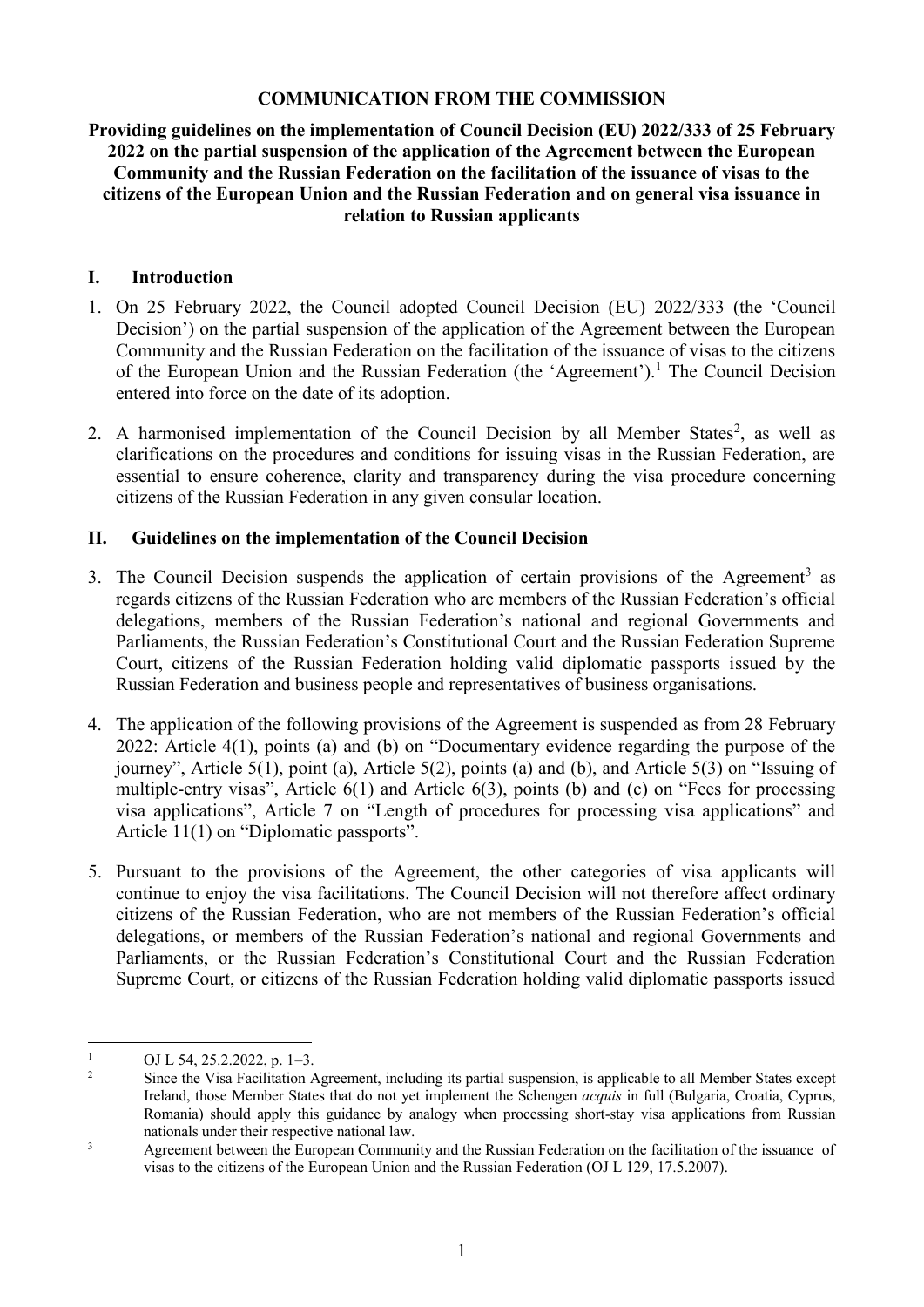by the Russian Federation or business people and representatives of business organisations. **4**

## **a) Documentary evidence regarding the purpose of the journey**

6. The Council Decision suspends the simplified documentary evidence regarding the purpose of the journey to be submitted by the categories of citizens of the Russian Federation listed in Article 4(1), points (a) and (b) of the Agreement. Commission Implementing Decision C(2016) 3347<sup>5</sup> should be applied in respect of these visa applicants, in particular point I. "1) General requirements" and point II. "Travelling for the purpose of business or work" a), c) and d) (Documents to be submitted by members of official delegations, employees travelling on business and self-employed people). 6

## **b) Issuance of multiple-entry visas**

- 7. The Council Decision suspends the application of Article 5(1) point (a), Article 5(2), points (a) and (b), and Article 5(3) of the Agreement, concerning the issuance of multiple entry visas.
- 8. For the categories of visa applicants listed in the aforementioned articles, multiple-entry visas should be issued in accordance with the rules set out in Article 24 of the Visa Code**<sup>7</sup>** . Attention is drawn to Article 24(2a), which specifies that the validity period of the visa issued may be shortened in individual cases, where there is reasonable doubt that the entry conditions will be met for the entire period of validity. This possibility for an individual assessment of the validity period of multiple-entry visas was not possible under the Agreement. Information should be exchanged in local Schengen cooperation to ensure a harmonised application of the rules on issuing multiple-entry visas to the categories of applicants covered by the partial suspension of the Agreement.

# **c) Fees for processing visa applications**

- 9. The Council Decision suspends the waiver of the visa fee for the categories of citizens of the Russian Federation referred to in Article 6(3), points (b) and (c) of the Agreement (i.e., the members of the Russian Federation's official delegations, members of the Russian Federation's national and regional Governments and Parliaments, the Russian Federation's Constitutional Court and the Russian Federation Supreme Court).
- 10. The Council Decision also suspends the application of Article 6(1) of the Agreement, regarding the visa fee of 35 EUR, in respect of the categories of citizens of the Russian Federation referred to in Article 4(1), point (b), Article 6(3) points (b) and (c) and Article 11(1) of the Agreement (i.e., the members of the Russian Federation's official delegations, members of the Russian Federation's national and regional Governments and Parliaments, the Russian Federation's Constitutional Court and the Russian Federation Supreme Court, citizens of the Russian Federation holding valid diplomatic passports issued by the Russian Federation and business people and representatives of business organisations).

 $\overline{4}$ <sup>4</sup> For instance, Russian citizens that travel as transport workers (including seafarers) or short-term seasonal workers, who are not covered by the Articles of the Agreement that are suspended, continue to benefit from the facilitations provided for by the Agreement.

<sup>&</sup>lt;sup>5</sup> Commission Implementing Decision of 6.6.2016 establishing the list of supporting documents to be presented by visa applicants in Iran, Iraq and the Russian Federation, C(2016) 3347 final.

<sup>&</sup>lt;sup>6</sup> Annexes to the Commission Implementing Decision of 6.6.2016 establishing the list of supporting documents to be presented by visa applicants in Iran, Iraq and the Russian Federation, C(2016) 3374 final.

<sup>&</sup>lt;sup>7</sup> Regulation (EC) 810/2009 of the European Parliament and the Council of 13 July 2009 establishing a Community Code on Visas, (OJ L 243, 15.9.2009, p.1).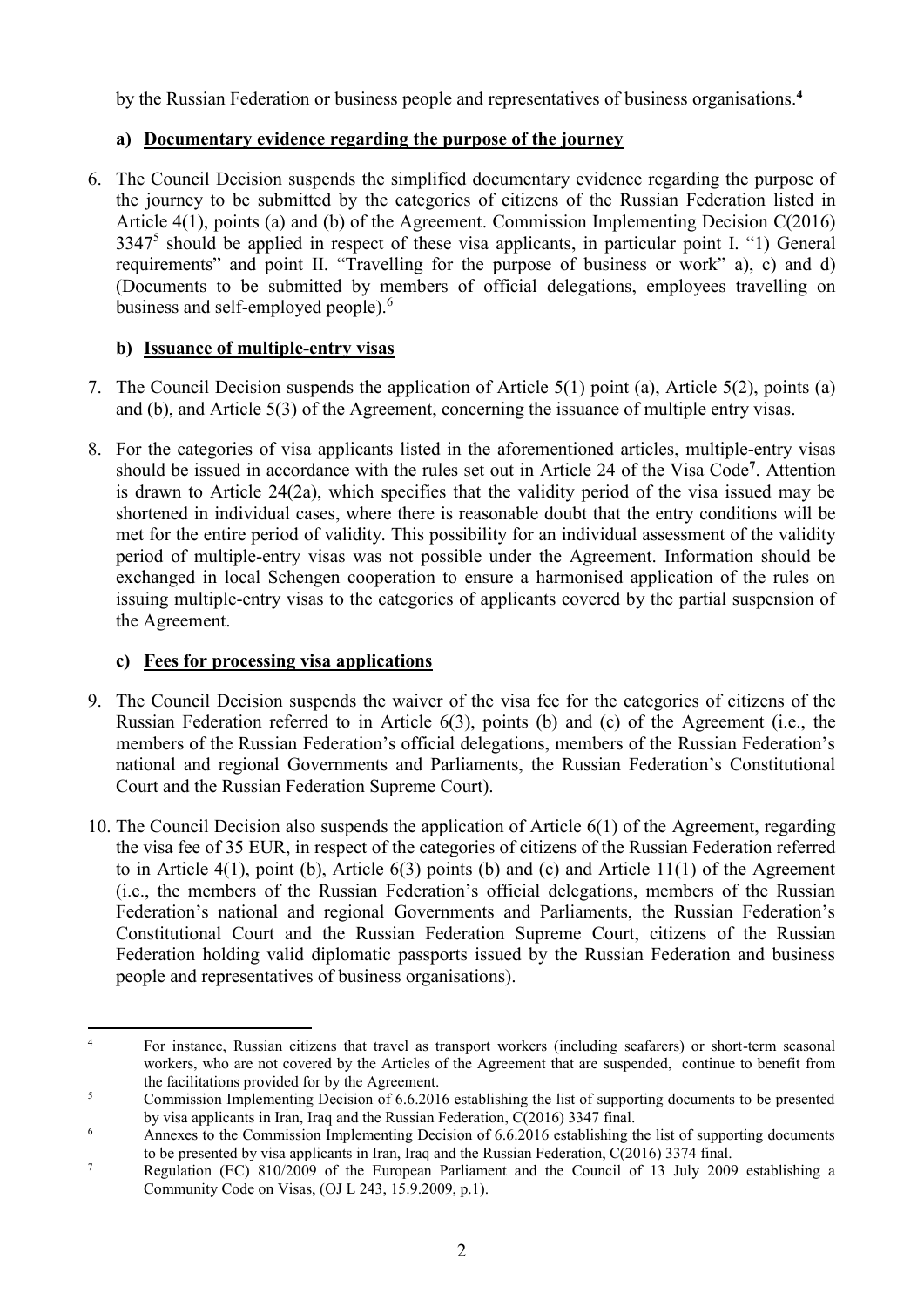11. For these categories of visa applicants, the Member States should charge the visa fee of 80 EUR in accordance with Article 16 of the Visa Code.

### **d) Length of procedures for processing visa applications**

- 12. The Council Decision suspends the application of Article 7 of the Agreement in relation to the categories of visa applicants, citizens of the Russian Federation, referred to in Article 4(1), points (a) and (b), Article 6(3) points (b) and (c) and Article 11(1) of that Agreement.
- 13. For these categories of visa applicants, decision on the application should be taken in accordance with Article 23 of the Visa Code, i.e. normally within 15 days. Therefore consulates have more time to assess applications compared to the processing time of 10 days set out in the Agreement.

### **e) Diplomatic passports**

- 14. The Council Decision suspends the waiver of visas for citizens of the Russian Federation holding valid diplomatic passports issued by the Russian Federation provided for in Article 11(1) of the Agreement.
- 15. Citizens of the Russian Federation holding a valid diplomatic passports issued by the Russian Federation should apply for a visa in accordance with the rules set out in the Visa Code. Biometric identifiers should be collected in accordance with Article 13 of the Visa Code and a full set of supporting documents should be submitted. A visa fee of 80 EUR should be charged.

### **III. Visa facilitations that remain in force and other applicable provisions**

- 16. The Council Decision does not suspend the application of those provisions of the Agreement providing for visa facilitations for certain categories of citizens of the Russian Federation applying for a visa, namely: drivers conducting international cargo and passenger transportation services, members of train, refrigerator and locomotive crews in international trains persons participating in scientific, cultural and artistic activities, pupils, students, post-graduate students and accompanying teachers, journalists or participants in international sports events and persons accompanying them in a professional capacity, participants in official exchange programmes organised by twin cities, close relatives, disabled persons and the person accompanying them.
- 17. Article 6(3), point (f) of the Agreement, the application of which is not suspended, provides that fees for processing the visa application are waived for persons who have presented documents proving the necessity of their travel on humanitarian grounds, including to receive urgent medical treatment and the person accompanying such person, or to attend a funeral of a close relative, or to visit a seriously ill close relative. In other cases not covered by Article 6(3), point (f) of the Agreement, the amount of the visa fee to be charged may be waived or reduced, in accordance of Article 16(6) of the Visa Code, when to do so serves to promote cultural or sporting interests, interests in the field of foreign policy, development policy and other areas of vital public interest, or because of international obligations. 8

<sup>1</sup> 8 In accordance with article 19(4) of the Visa Code, a visa application that does not meet the requirements set out in Article 19(1) of the Visa Code may be considered admissible on humanitarian grounds, for reasons of national interest or because of international obligations.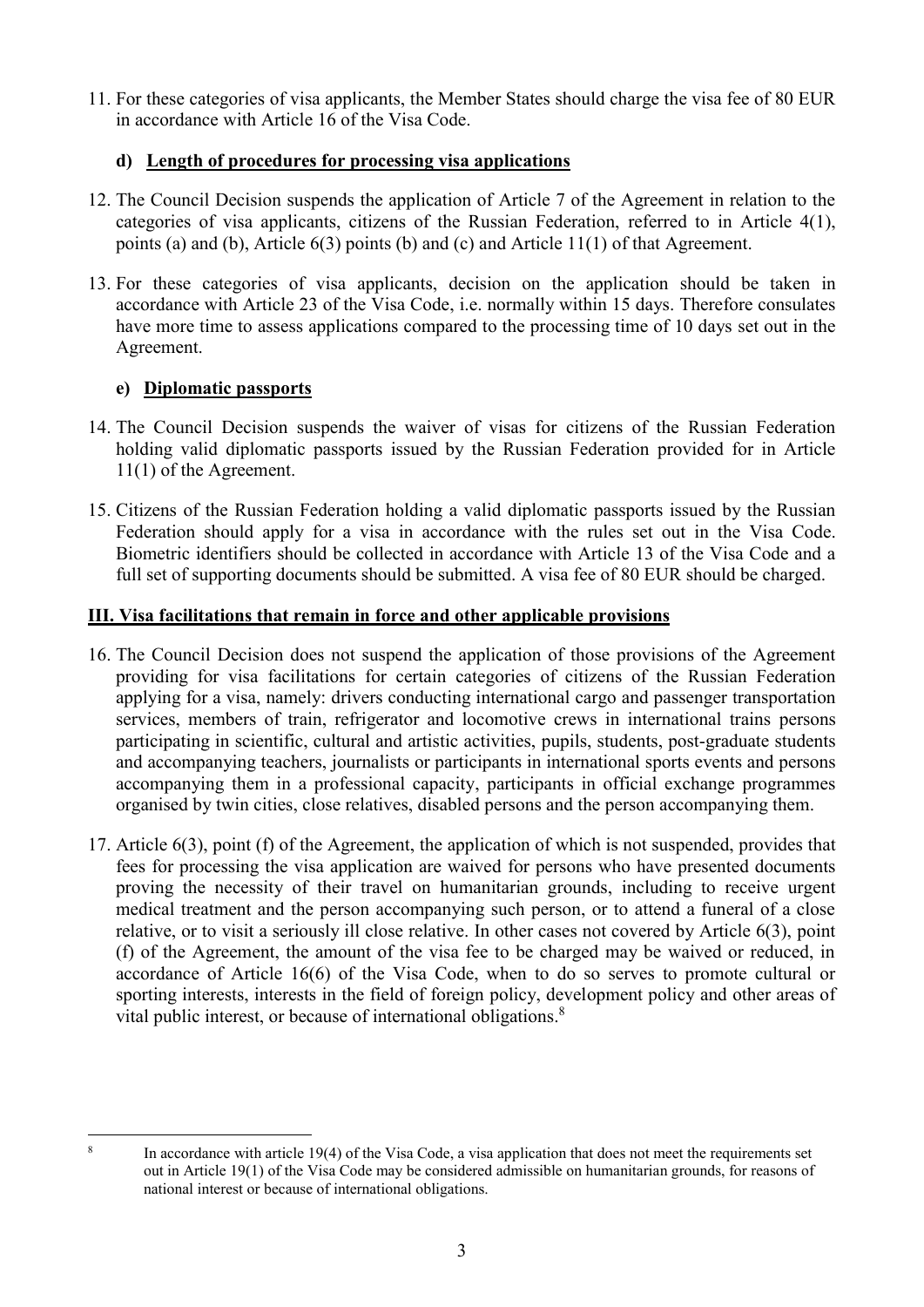18. The rules set out in Directive 2004/38/EC<sup>9</sup> on the rights of Union citizens and their family members to move freely and reside within the territory of the Member States, continue to apply. 10

### **IV. Guidelines on general visa issuance in relation to Russian applicants**

### **a) Competent Member State and consular territorial competence for examining visa applications**

- 19. Member States should take extra care in ensuring that the competence rules of Articles 5 and 6 of the Visa Code are examined and correctly applied regarding each visa application. Guidance in this respect is contained in Part II, Chapter 1 of the Visa Code Handbook  $I<sup>11</sup>$  In case the Member State that received the application is not competent to deal with it, the entire application and all supporting documents should be returned and the visa fee reimbursed. The applicant should be redirected to the consulate of the competent Member State to avoid visa shopping between different consulates.
- 20. Pursuant to article 6 of the Visa Code, applications should only be examined by the consulate of the competent Member State in whose jurisdiction the applicant legally resides. Therefore, Member States should not routinely accept visa applications from citizens of the Russian Federation that are present in a third country, such as Serbia, Turkey or the United Arab Emirates, for a short stay or for purposes of transit. Such applicants should be directed to the consulate competent for their place of residence, normally in the Russian Federation. Exceptions can be made on the basis of Article 6(2) of the Visa Code and the guidance contained in the Visa Code Handbook I, Part II, section 1.8, notably in cases of hardship and for humanitarian reasons.

### **b) Assessment of visa applications lodged by citizens of the Russian Federation or in Russia**

- 21. Given the current security situation, it is important that consulates thoroughly verify whether applicants could be considered to be a threat to public policy, internal security or to the international relations of any of the Member States, in which case the visa should be refused. It should be verified in the Schengen Information System (SIS) whether the applicant is a person for whom an alert has been issued for the purpose of refusing entry. Considering the current sensitive security context, if possible and in case of doubt, consulates are advised to be vigilant, for instance by consulting national and Interpol databases and SIS, in accordance with each Member State's national legislation. Furthermore, consulates should keep in mind that several Member States require the consultation of their central authorities during the examination of all applications lodged by citizens of the Russian Federation, in accordance with Article 22 of the Visa Code.
- 22. In view of the current economic and political situation in Russia, Member States should give particular consideration to the assessment of whether an applicant presents a risk to the security

 $\overline{9}$ Directive 2004/38/EC of 29 April 2004 on the rights of Union citizens and their family members to move freely within the territory of the Member States (OJ L 158 30.4.2004, p. 77).

<sup>&</sup>lt;sup>10</sup> In particular, a visa refusal to a beneficiary of free movement is to be considered as a restriction to free movement. It must therefore comply with the requirements of Chapter VI of Directive 2004/38/EC, especially the procedural safeguards laid out in this Chapter.

<sup>&</sup>lt;sup>11</sup> Annex to Commission Implementing Decision C(2020) 395 of 28.1.2020 amending Commission Decision C(2010) 1620 final as regards the replacement of the Handbook for the processing of visa applications and the modification of issued visas (Visa Code Handbook I).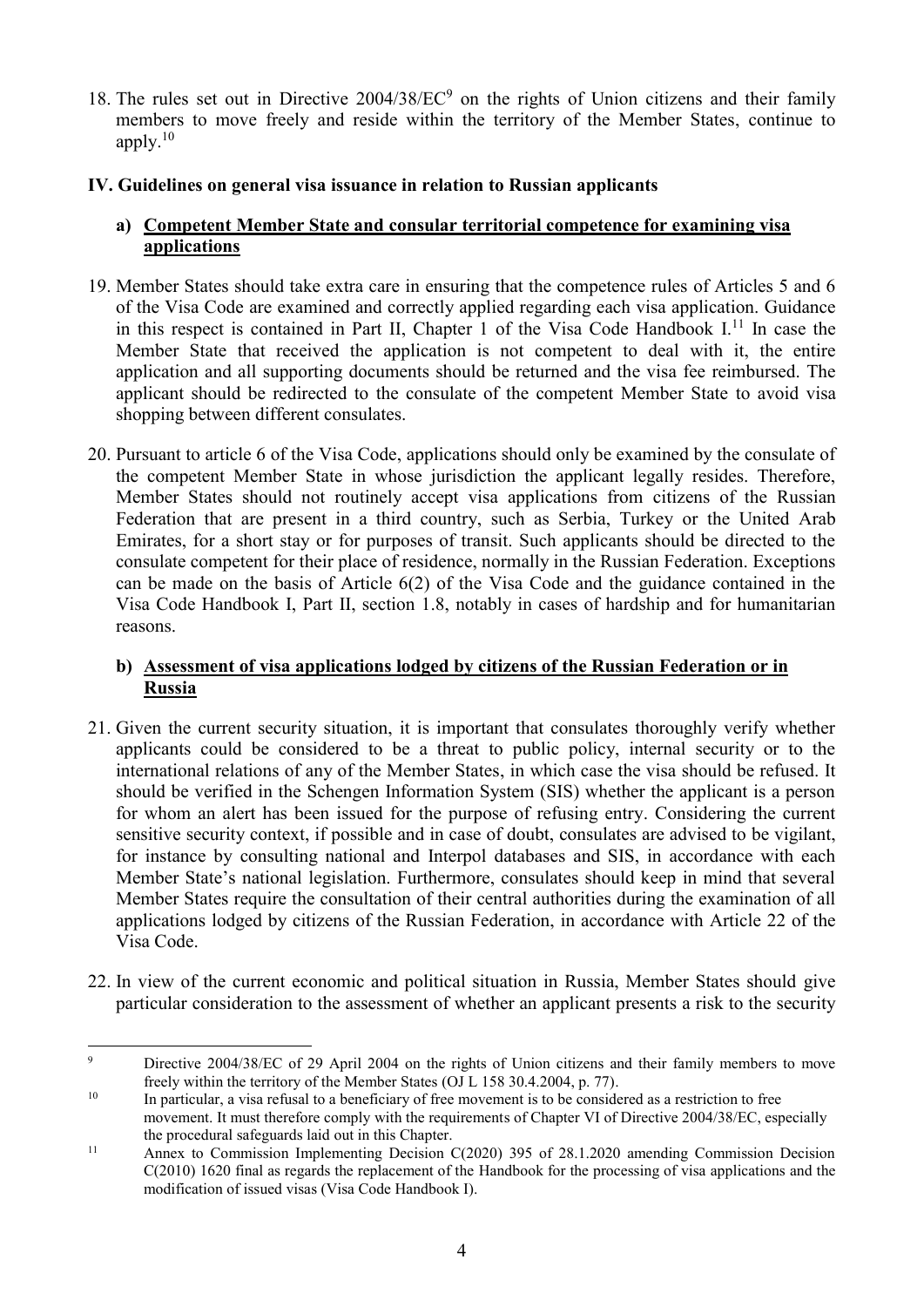of the Member States and determine whether the entry conditions are fulfilled, in accordance with Article 21 of the Visa Code and the guidance contained in the Visa Code Handbook I, Part II, chapter 6. In particular, the following elements should be considered:

- i. **Travel medical insurance**: The consulate is responsible for determining whether the insurance presented by the applicant is adequate in accordance with Article 15 of the Visa Code. Attention is drawn to the provisions of Article 15(5), which requires consulates to ascertain whether claims against the insurance company would be recoverable in a Member State. In the case of policies issued by Russian insurers, such insurance could be considered inadequate due to the EU restrictive measures currently in place. In such cases, Member States may require applicants to present travel medical insurance policies issued by insurers outside of the Russian Federation.
- ii. **Ascertain whether the applicant fulfils the entry conditions and can be expected to do so over the entire duration of the envisaged period of the visa validity**: the economic instability, the restrictive measures and political developments in Russia may increase the likelihood that applicants will no longer fulfil entry conditions over time. In such cases, issuing visas with shorter validity and/or single-entry visas instead of multiple-entry visas should be considered. Attention is drawn to Article 24(2a) of the Visa Code, which provides that the validity period of the visa issued may be shortened on a case-by-case basis where there is reasonable doubt that the entry conditions will be met for the entire period. Article 5(1), point (b), Article 5(2), points (c) through (h), and Article 5(3) of the Agreement continue to apply.
- iii. **Assess the applicant's intention to leave the territory of the Member States before the expiry of the visa applied for, as laid down in Article 21(1) of the Visa Code, without prejudice to the possibility of issuing of a visa with limited territorial validity on humanitarian grounds**: the current situation in Russia may increase the likelihood that applicants envisage overstaying in the EU. In cases of doubt about the intention to leave the territory of the Member States, the visa should be refused, unless the Member State concerned considers necessary to issue a visa (e.g., on humanitarian grounds). In such case, a visa with limited territorial validity must be issued in accordance with Article 25 of the Visa Code.
- iv. **Assess that the applicant possesses sufficient means of subsistence**: it is to be expected that applicants residing in Russia are no longer able to use international credit or payment cards when travelling in the EU. This puts into doubt their ability to possess sufficient means of subsistence, even more so when assets are held in accounts with banks or other entities subject to EU restrictive measures. In such cases, proof of sponsorship and/or private accommodation may constitute evidence of sufficient means of subsistence in accordance with Article 21(5) of the Visa Code.
- v. **When assessing a visa application,** the consulates should take into account whether the applicants are associated with persons or entities subject to EU restrictive measures in respect of actions undermining or threatening the territorial integrity, sovereignty and independence of Ukraine. It could be assessed whether the visa should be refused on the basis of Article  $32(1)(a)(vi)$  of the Visa Code. In cases of doubt, the EU Sanctions Map<sup>12</sup> is a tool that can provide guidance on a complete listing of persons and entities that are subject to the EU restrictive measures.

1 <sup>12</sup> [https://www.sanctionsmap.eu;](https://www.sanctionsmap.eu/) [https://data.europa.eu/data/datasets/consolidated-list-of-persons-groups-and-entities-subject-to-eu-financial](https://data.europa.eu/data/datasets/consolidated-list-of-persons-groups-and-entities-subject-to-eu-financial-sanctions?locale=en)[sanctions?locale=en](https://data.europa.eu/data/datasets/consolidated-list-of-persons-groups-and-entities-subject-to-eu-financial-sanctions?locale=en)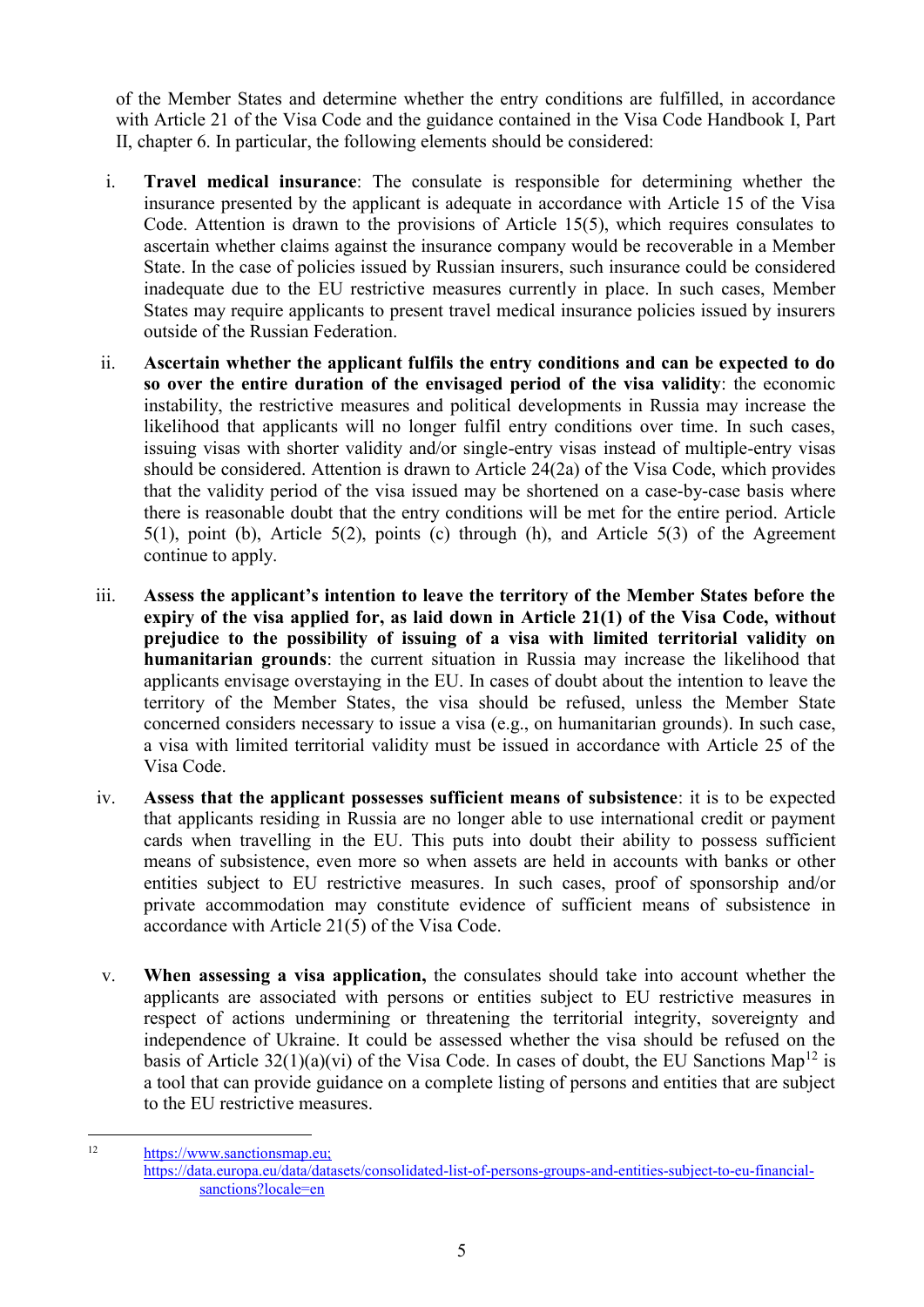- 23. Member States are encouraged to exchange information in the context of local Schengen cooperation to ensure, as far as possible and in accordance with Article 48(1) of the Visa Code, a harmonised approach to the examination of visa applications submitted in Russia. Attention is drawn to the guidance contained in Part II of the Visa Code Handbook  $II<sup>13</sup>$ , in particular regarding the role of local Schengen cooperation in the assessment of travel medical insurance products on offer.
- 24. If consulates decide to issue visas to citizens of the Russian Federation, these should in principle be uniform visas valid for all Schengen States. Visas with limited territorial validity should only be issued in the situations enumerated in Article 25(1) and (3) of the Visa Code, i.e. where a visa is issued despite entry conditions not being fulfilled, despite the objection of another Member State in prior consultation, for reasons of urgency where prior consultation could not be carried out, where the applicant has already stayed for 90 days in any 180-day period, or where the travel document of the applicant is not recognised by all Member States.
- 25. The above considerations on the assessment of visa applications are **without prejudice to articles of the Visa Code containing derogating provisions regarding the issuing of a visa on humanitarian grounds, for reasons of national interest or because of international obligations,** such as Article 16(6) (providing that in individual cases, the amount of the visa fee to be charged may be waived or reduced), Article 19(4) (allowing applications not meeting the requirements to be considered admissible) or Article 25(1) of the Visa Code (issuing a visa with limited territorial validity despite the entry conditions not being fulfilled). This is relevant, for instance, in case of visa applications lodged by dissidents, independent journalists, human rights defenders and representatives of civil society organisations that are not controlled by the Government of the Russian Federation and their close family members.

### **c) Reassessment of multiple-entry visas held by citizens of the Russian Federation under the EU restrictive measures**

26. Restrictive measures<sup>14</sup> on the prohibition to enter into, or transit through, territories of Member States by citizens of the Russian Federation were adopted. In this context, the Schengen Information System (SIS) contains alerts on such citizens subject to EU restrictive measures, who are prohibited from entering into or staying in the Schengen Area. Member States should revoke visas that were issued to such citizens before the entry into force of the travel ban and that are still valid, as the conditions for issuing it are no longer met, in accordance with Articles 34(2) and 21(3)c of the Visa Code. Information on a revoked visa must be entered into the Visa Information System (VIS) in accordance with Article 13 of the VIS Regulation**<sup>15</sup>** . The visa holder should be notified of the revocation in accordance with Article 34(6) of the Visa Code.

### **d) A common approach on the non-recognition of Russian passports**

1

<sup>13</sup> Commission Implementing Decision C(2020) 1764 of 25.3.2020 establishing the Handbook for the administrative management of visa processing and local Schengen cooperation (Visa Code Handbook II) and repealing Commission Decision C(2010) 3667.

<sup>&</sup>lt;sup>14</sup> Please see in particular: Council Decision 2014/145/CFSP of 17 March 2014 concerning restrictive measures in respect of actions undermining or threatening the territorial integrity, sovereignty and independence of Ukraine, OJ L 078 17.3.2014, p. 16.; Council Regulation (EU) No 269/2014 of 17 March 2014 concerning restrictive measures in respect of actions undermining or threatening the territorial integrity, sovereignty and independence of Ukraine

<sup>&</sup>lt;sup>15</sup> Regulation (EU) 2021/1133 of the European Parliament and of the Council of 7 July 2021 amending Regulations (EU) No 603/2013, (EU) 2016/794, (EU) 2018/1862, (EU) 2019/816 and (EU) 2019/818 as regards the establishment of the conditions for accessing other EU information systems for the purposes of the Visa Information System, OJ L 248, 13.7.2021, p. 1–10.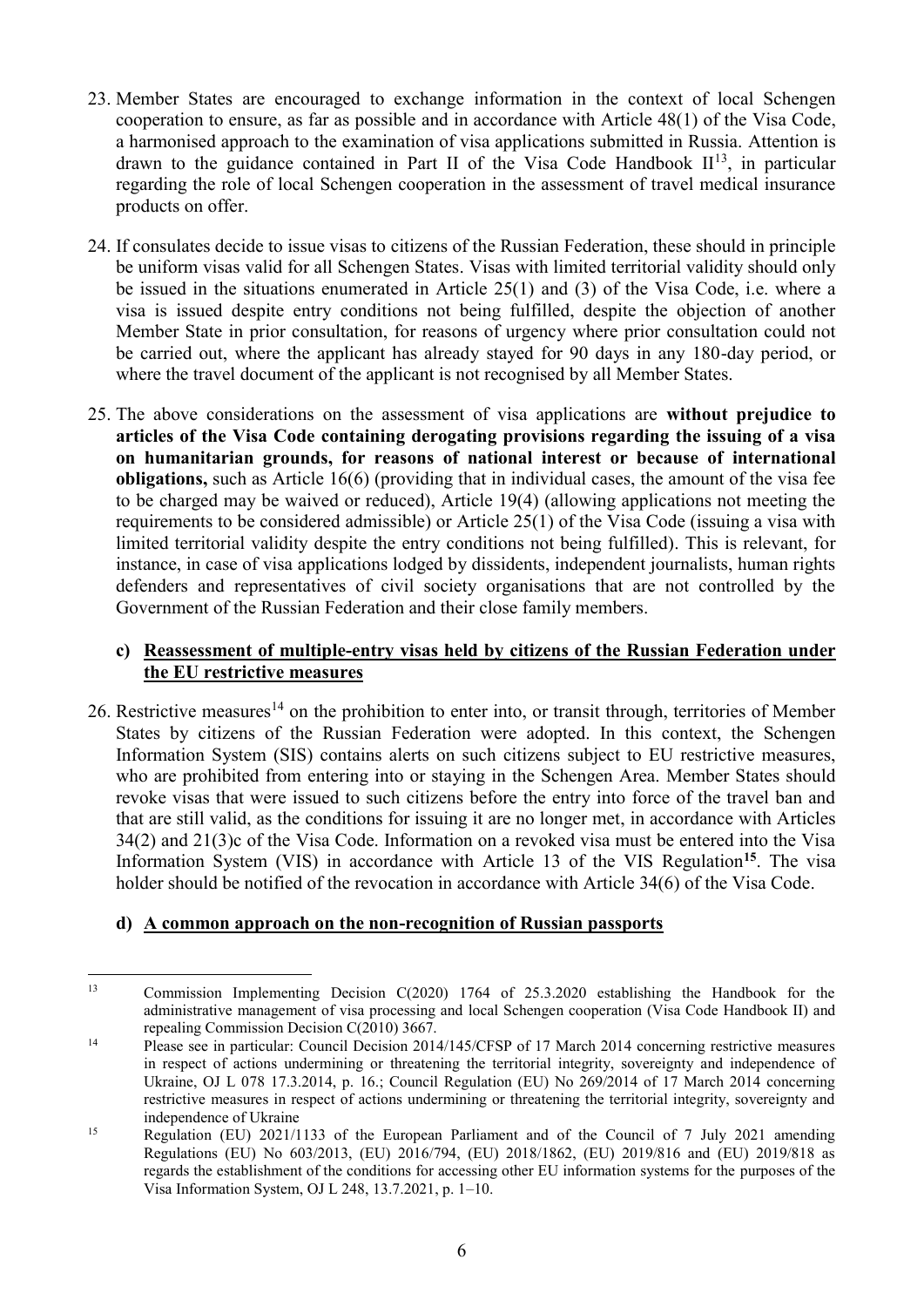- 27. Member States are reminded that "Guidelines to Member States' consulates in Ukraine and in the Russian Federation on lodging Schengen visa applications by the residents of Crimea" **16** were issued by the Commission and the European External Action Service in 2014. The aforementioned Guidelines indicate that Member States should continue to apply the rules on visa applications following the illegal annexation of the Crimean peninsula**<sup>17</sup>** . Moreover, in 2019, the Commission and the European External Action Service prepared "Guidance to the Member States and Schengen Associated Countries' consulates in the Russian Federation and Ukraine on how to handle visa applications lodged by residents of Ukraine's Donetsk and Luhansk regions holding ordinary Russian international passports issued after 24 April 2019"<sup>18</sup>.
- 28. A common approach on the non-recognition of Russian international passports issued to residents of the non-government controlled areas of the Donetsk and Luhansk oblasts of Ukraine and on the handling of visa applications is of key importance.<sup>19</sup>
- 29. Despite the fact that the recognition of travel documents is an exclusive competence of Member States, any decision of non-recognition taken by Member States must be notified to the Commission in accordance with Decision  $1105/2011^{20}$ . The list of travel documents is made public and it is regularly updated by the Commission.

### **e) Bilateral visa waiver agreements in force with the Russian Federation**

- 30. The Visa Regulation<sup>21</sup> lays down a common list of third countries whose citizens must be in a possession of a visa when crossing the external borders of the EU and a list of countries whose citizens are exempt from that requirement. These lists are set out in annexes to the Visa Regulation.
- 31. In addition, Article 6 (1), point (a) of the Visa Regulation stipulates that "a Member State may provide for exceptions from the visa requirement […] as regards: (a) holders of diplomatic passports, service/official passports or special passports." In line with Article 12, Member States must communicate the measures they take pursuant to Article 6 of the Visa Regulation and the Commission publishes these measures for information.
- 32. In order for the Council Decision on the partial suspension of the application of the Agreement to be effective, Member States should also suspend bilateral visa waiver agreements with the Russian Federation, which provide for visa-free travel for the holders of the Russian Federation's service and special passports.
- 33. Member States shall ensure the application and effectiveness of EU restrictive measures even when bilateral visa waiver agreements with the Russian Federation are in force.

<u>.</u>

<sup>16</sup> Ref. Ares(2018)4486914 - 31/08/2018.

European Council, Statement of the Heads of State or Government on Ukraine, 6 March 2014; Council conclusions on Ukraine, 23 June 2014 (https://www.consilium.europa.eu/media/28028/143341.pdf).

<sup>&</sup>lt;sup>18</sup> Ref. Ares(2019)6078814 - 01/10/2019.

<sup>19</sup> European Council Conclusions (20 June 2019); EUCO 9/19; and Ukraine: Declaration by the High Representative on behalf of the European Union on the decisions of the Russian Federation further undermining Ukraine's sovereignty and territorial integrity, 22 February 2022.

<sup>&</sup>lt;sup>20</sup> Decision No 1105/2011/EU of the European Parliament and of the Council of 25 October 2011 on the list of travel documents which entitle the holder to cross the external borders and which may be endorsed with a visa and on setting up a mechanism for establishing this list, OJ L 287, 4.11.2011, p. 9–12.

<sup>&</sup>lt;sup>21</sup> Regulation (EU) 2018/1806 of the European Parliament and of the Council of 14 November 2018 listing the third countries whose nationals must be in possession of visas when crossing the external borders and those whose nationals are exempt from that requirement, OJ L 303, 28.11.2018, p. 39–58.